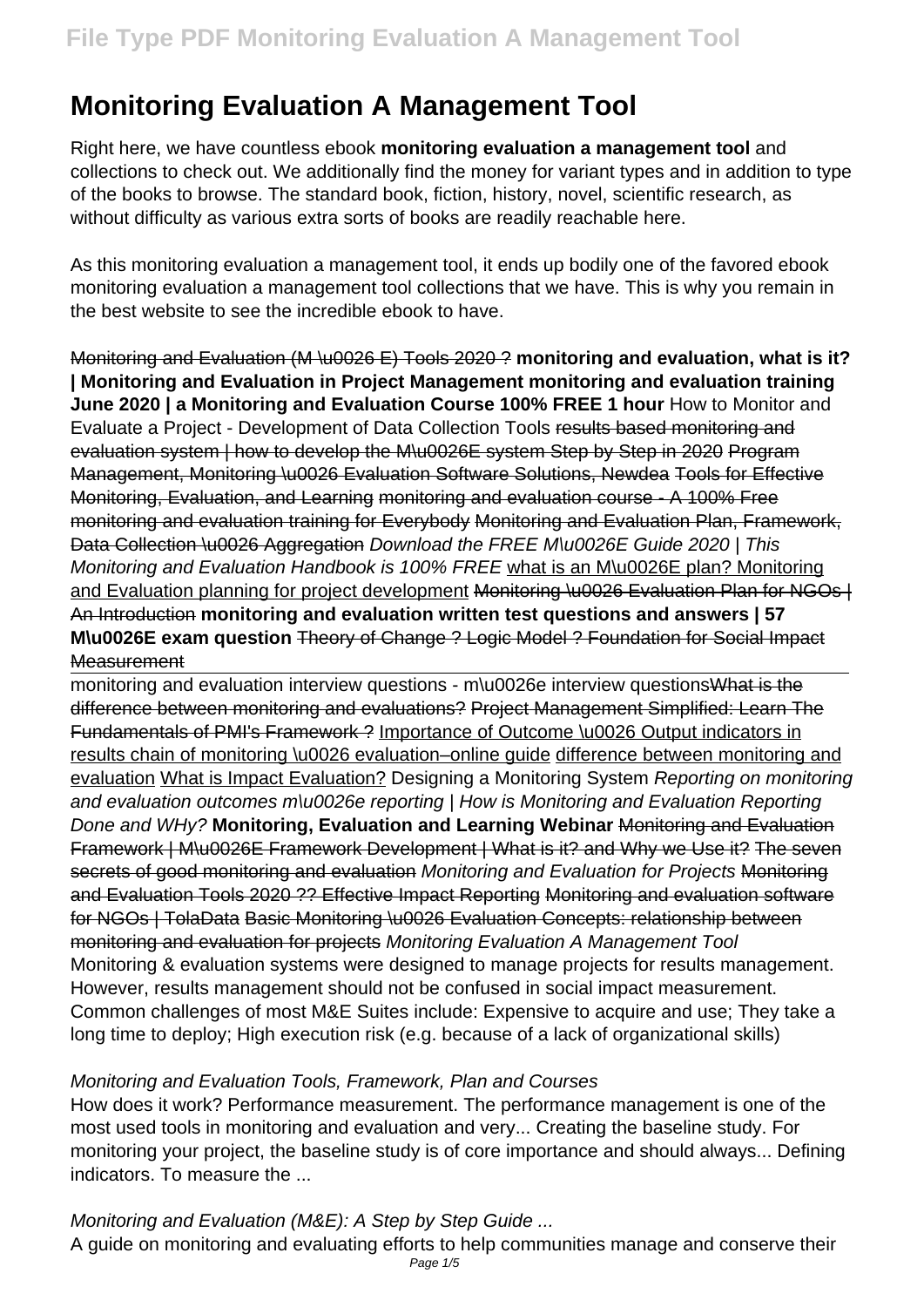natural resource base combined with efforts to improve their health. Monitoring and Evaluation Capacity Assessment Toolkit Efforts to strengthen health information systems must focus on improved health program monitoring and evaluation.

#### Monitoring & Evaluation Tools — MEASURE Evaluation

TYPES OF MONITORING IN MONITORING AND EVALUATION (M&E) Monitoring is the systematic and routine collection of data during project implementation for the purpose of establishing whether an intervention is moving towards the set objectives or project goals. In this case, data is collected throughout the life cycle of the project.

### TYPES OF MONITORING IN MONITORING AND EVALUATION (M&E ...

Data management tool for monitoring & evaluation | TolaData Get the most out of your raw dataset Your all in one solution for data collection, management and analysis Your data is one of the most crucial elements in your project.

### Data management tool for monitoring & evaluation | TolaData

Monitoring: This type of evaluation is performed while a project is being implemented, with the aim of improving the project design and functioning while in action. An example given in the World Bank Technical Paper, Monitoring and Evaluating Urban Development Programs, A Handbook for Program Managers and Researchers by Michael Bamberger, describes a monitoring study that, by way of rapid survey, was able to determine that the amount of credit in a micro credit scheme for artisans in Brazil ...

### Monitoring and Evaluation

In most cases an M&E system refers to all the indicators, tools and processes that you will use to measure if a program has been implemented according to the plan (monitoring) and is having the desired result (evaluation). An M&E system is often described in a document called an M&E plan. An M&E framework is one part of that plan.

## How to create a monitoring and evaluation (M&E) system ...

Design an appropriate monitoring and evaluation system for the emergency response. Ensure monitoring and evaluation systems consider all aspects of the response management. Establish appropriate objectives and indicators at the design phase. 3.1 Putting a monitoring and evaluation system in place

## 9. Monitoring and Evaluation – Care Toolkit

Monitoring and Evaluation are the two management tools that help in keeping a control on the business activities as well as raising the level of performance. Monitoring refers to an organized process of overseeing and checking the activities undertaken in a project, to ascertain whether it is capable of achieving the planned results or not.

## Difference Between Monitoring and Evaluation (with ...

Monitoring and evaluation usually include information on the cost of the programme being monitored or evaluated. This allows judging the benefits of a programme against its costs and identifying which intervention has the highest rate of return.

#### BASIC PRINCIPLES OF MONITORING AND EVALUATION

Monitoring Evaluation Timing Monitoring is a continuing Evaluation assesses the function that takes place entire project cycle. throughout the implementation of a project/programme. Depth and Monitoring is a regular part Evaluation reviews the purpose of project or programme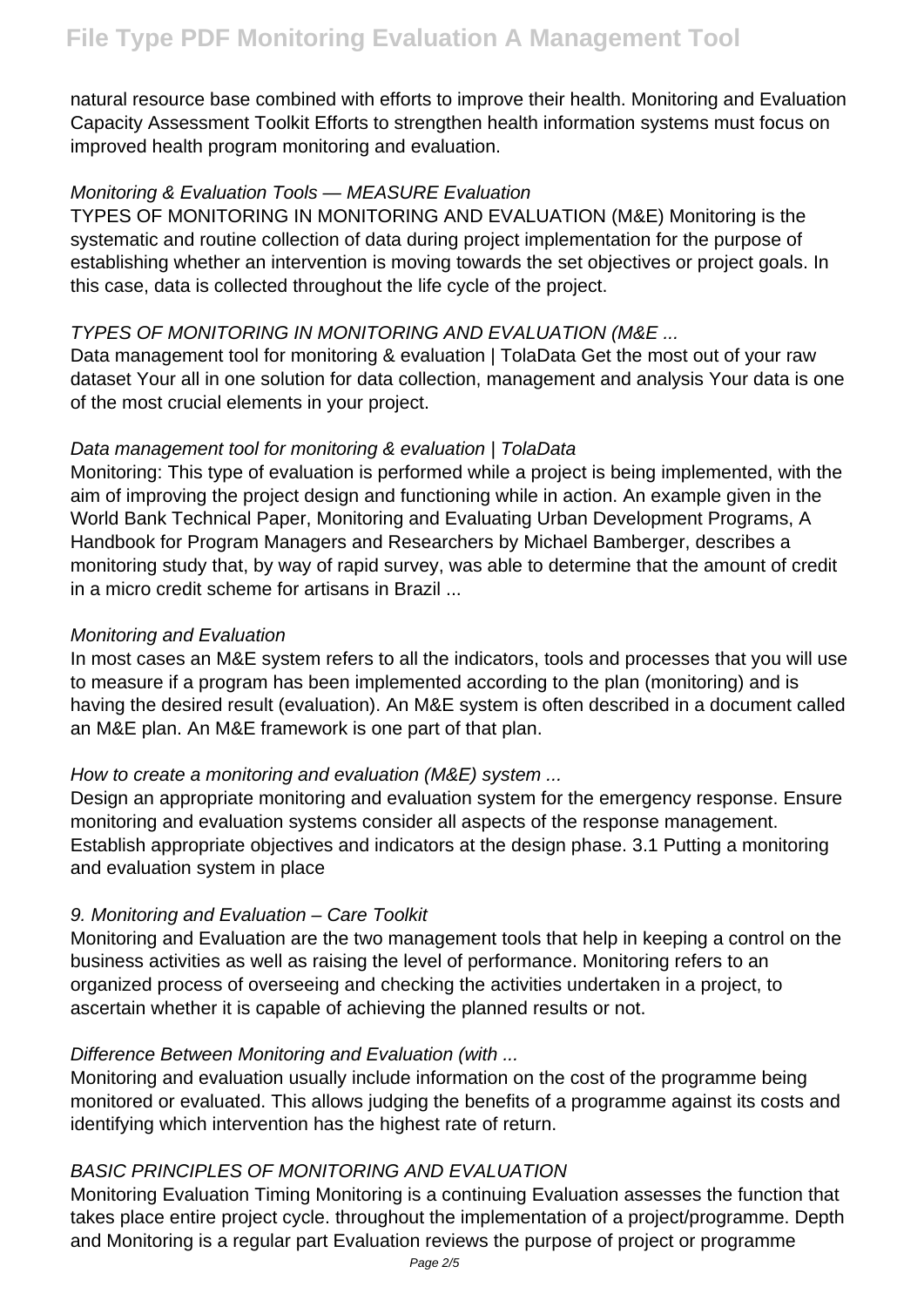achievements of the project/ management.

#### What is monitoring?

Monitoring, evaluation, accountability, and learning (MEAL) are part of everyday programme management and are critical to the success of all programmes. MEAL technical quality is very important across a portfolio of projects.

#### Monitoring & Evaluating, Accountability and Learning ...

Weavers Triangle2The Weavers Triangle is a simple tool that can help you think about your project and do planning, monitoring and evaluation of your work. It can both help you develop your organisation's strategy and plans for its projects, as well as work out whether you are being successful in achieving what you set out to achieve.

#### MONITORING, EVALUATION AND LEARNING (MEL) GUIDE

Monitoring and Evaluating Natural Flood Management This tool has been built to support the monitoring and evaluation requirements for the 79 Defra-funded NFM catchment and community projects. Scroll down for an introduction to the monitoring and evaluation requirements and how to use this tool.

#### NFM Projects Monitoring and Evaluation Tool v2.501

Monitoring and Evaluation is used to assess the performance of projects, institutions and programmes set up by governments, international organisations and NGOs. Its goal is to improve current and future management of outputs, outcomes and impact. Monitoring is a continuous assessment of programmes based on early detailed information on the progress or delay of the ongoing assessed activities. An evaluation is an examination concerning the relevance, effectiveness, efficiency and impact of activ

#### Monitoring and evaluation - Wikipedia

In many organisations, "monitoring and evaluation" is something that that is seen as a donor requirement rather than a management tool. Donors are certainly entitled to know whether their money is being properly spent, and whether it is being well spent.

#### Monitoring and Evaluation - Civicus

Monitoring data is only useful if it is analysed and used to improve programme quality and quickly address any problems that emerge. The Monitoring and Evaluation Coordinator must ensure that all monitoring data collected is analysed and presented in a timely and userfriendly way. In doing so, the quality of information should also be considered.

#### 4. Data collection and analysis – Care Toolkit

Prome Web: A project management, monitoring and evaluation software. Adapted for aid projects in developing countries; Sigmah: "humanitarian project management open source software" Online systems. Activity Info: "an online humanitarian project monitoring tool, which helps humanitarian organizations to collect, manage, map and analyze ...

This Handbook provides a comprehensive ten-step model that will help guide development practitioners through the process of designing and building a results-based monitoring and evaluation system.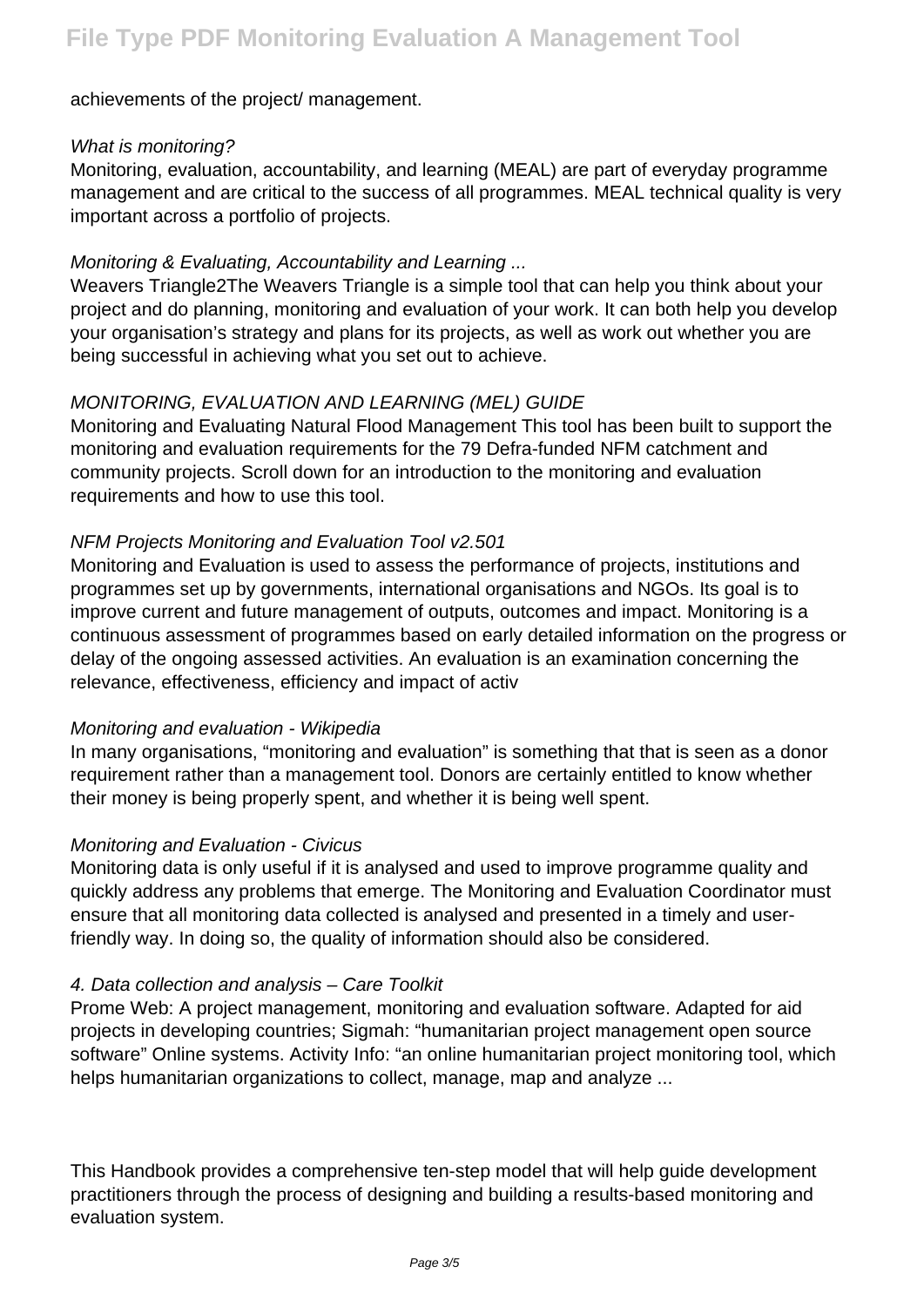This manual explains the skills and steps for making a monitoring and evaluation system that functions well, organizing the people, processes and partnershipsso that they collect and use good information that can be used by decision makers and other stakeholders.

In 1997, New York City adopted a mammoth watershed agreement to protect its drinking water and avoid filtration of its large upstate surface water supply. Shortly thereafter, the NRC began an analysis of the agreement's scientific validity. The resulting book finds New York City's watershed agreement to be a good template for proactive watershed management that, if properly implemented, will maintain high water quality. However, it cautions that the agreement is not a guarantee of permanent filtration avoidance because of changing regulations, uncertainties regarding pollution sources, advances in treatment technologies, and natural variations in watershed conditions. The book recommends that New York City place its highest priority on pathogenic microorganisms in the watershed and direct its resources toward improving methods for detecting pathogens, understanding pathogen transport and fate, and demonstrating that best management practices will remove pathogens. Other recommendations, which are broadly applicable to surface water supplies across the country, target buffer zones, stormwater management, water quality monitoring, and effluent trading.

This open access book provides an overview of the building blocks necessary for managing, steering and guiding the establishment of a research infrastructure (RI). It offers valuable insights into RI investment, access and management at the academic, grants management, agency and policy level, and serves as a useful guide for the research community, students, and those in the private sector wishing to understand the approaches and opportunities involved in the establishment, maintenance and management of research infrastructure platforms. Presenting a holistic view of RI investment and granting cycles from a South African perspective, the books target audience includes those working in science diplomacy, policymaking and science grants councils (especially in Africa) as well as funders and donors.

This volume has been developed as a step-by-step guide for professionals involved in designing, implementing, monitoring and evaluating developmental interventions. It introduces and elucidates the key concepts and procedures involved, starting from the fundamentals of project design and management, the basics of monitoring and evaluation, and the development of a performance monitoring plan to different approaches to monitoring, choosing appropriate evaluation designs, approaches to evaluation, the analysis of monitoring and evaluation, and finally implementing this information in a project environment. In order to provide further context, the manual uses real project examples which help in buttressing the understanding of the readers and enable adoption of these practices in such projects.

This book is a contribution to the building of a knowledge base for the effectiveness of M&E-Systems in the field of development management. The primary focus is to contribute to the clarification of what rigorous frameworks would apply to understand and meaningfully measure M&E-System effectiveness. The book has the aim of translating outcomes from Dr. Ba's thesis research on M&E-System effectiveness into an actionable contribution to better reach development practitioners and managers. The book is mainly devoted to development managers and M&E experts who wish to find superior ways of managing M&E-Systems for improved decision-making and measured risk-taking in moving development policies and programs towards the greater freedom and welfare of people mainly in Africa. The book focuses on M&E-System effectiveness and how it influences the dynamic capabilities of